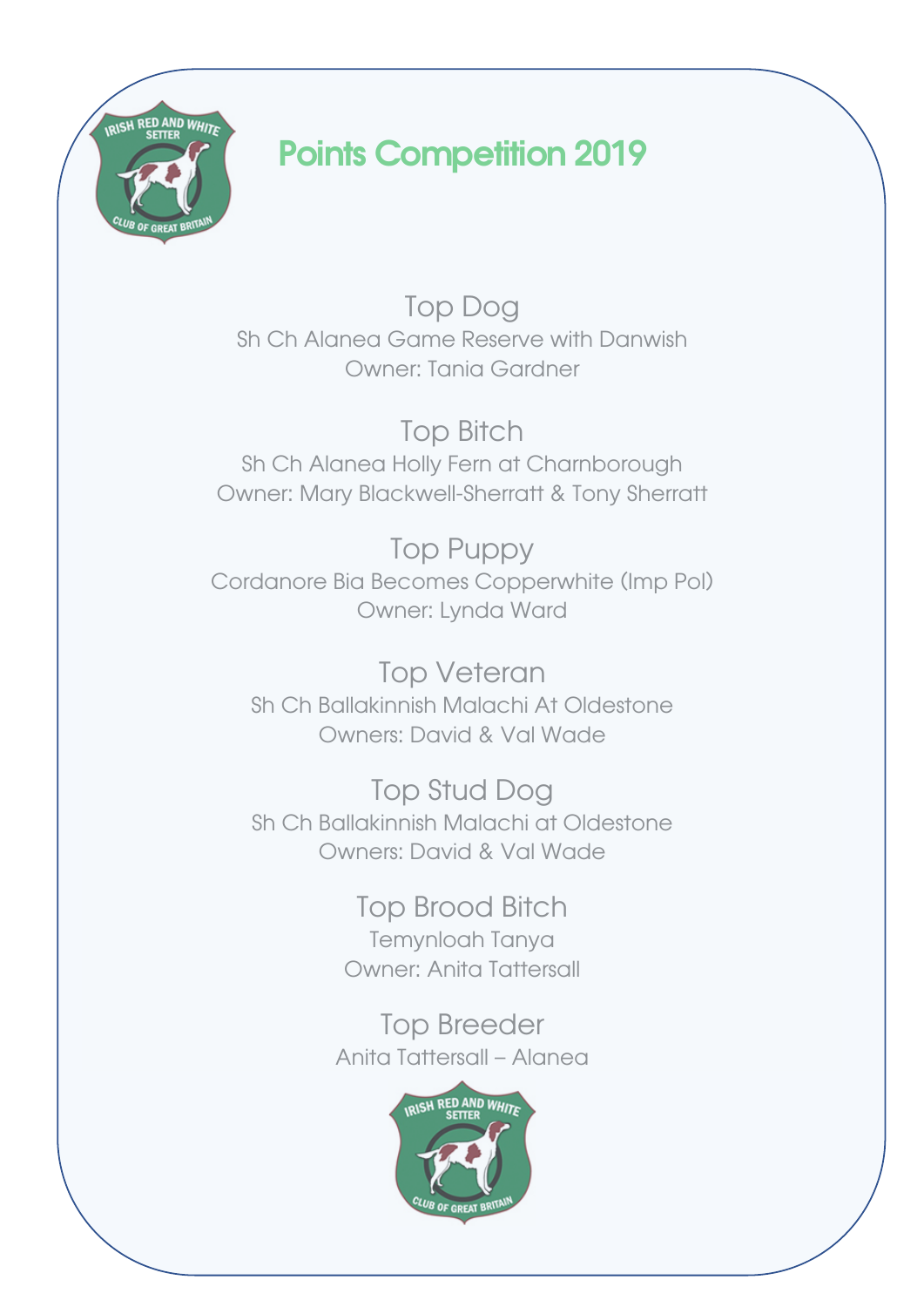| 1 <sup>st</sup> | Sh Ch Alanea Game Reserve With Danwish                                 | 435 |
|-----------------|------------------------------------------------------------------------|-----|
|                 | <b>Tania Garnder</b>                                                   |     |
|                 | 2 <sup>nd</sup> Sh Ch Holly Fern At Charnborough                       | 393 |
|                 | Tony Sherratt & Mary Blackwell-Sherratt                                |     |
|                 | Top Bitch and Top CC winner with 8 CCs                                 |     |
|                 | 3rd Sh Ch Taxus Golden Prince In Balbriggan JW                         | 361 |
|                 | James & Sue Cuddy                                                      |     |
|                 | 4 <sup>th</sup> Sh Ch Gilliegrae Swift N'Chic                          | 275 |
|                 | Graham & Gill Hart                                                     |     |
|                 | 5 <sup>th</sup> Sh Ch Ballakinnish Malachi At Oldestone                | 243 |
|                 | David & Val Wade                                                       |     |
|                 | <b>Top Veteran</b>                                                     |     |
|                 | 6 <sup>th</sup> Carrick Shadow Dog With Alanea (Imp Pol)               | 228 |
|                 | Diane Jones & Anita Tattersall                                         |     |
|                 | 7 <sup>th</sup> Sh Ch Zendarric It's A Kind Of Magic Within Wroxham JW | 223 |
|                 | Eileen Walker                                                          |     |
|                 | 8 <sup>th</sup> Cornadore Bia Becomes Copperwhite (Imp Pol)            | 208 |
|                 | Lynda Ward                                                             |     |
|                 | 9 <sup>th</sup> Sh Ch Ballakinnish Mischief Making Copperwhite JW      | 206 |
|                 | Lynda Ward                                                             |     |
|                 | 10 <sup>th</sup> Sh Ch Corranroo Consort                               | 203 |
|                 | Graham & Jacque Bayne                                                  |     |
|                 | 11 <sup>th</sup> Oldestone Charlie's Angel                             | 188 |
|                 | David & Val Wade                                                       |     |
|                 | 12 <sup>th</sup> Romaunt Bloomin' Grand At Forespoint                  | 166 |
|                 | Paul & Lynn Collins                                                    |     |
|                 | 13 <sup>th</sup> Terne Des Coris Qalimero At Coolfin (Imp Bel)         | 164 |
|                 | <b>Trish Jakins &amp; Mary Knox</b>                                    |     |
|                 | 14 <sup>th</sup> Sh Ch Rustasha Golden Rapper JW                       | 159 |
|                 | Brian & Susan Barry                                                    |     |
|                 | 14 <sup>th</sup> Sh Ch Lovenjoel Sleeping Beauty                       | 159 |
|                 | <b>Julie Tait</b>                                                      |     |
|                 | 16 <sup>th</sup> Sh Ch Corranroo Camero At Hitides                     | 155 |
|                 | Enid Birch & Caroline West                                             |     |
|                 | 17 <sup>th</sup> Cornadore Argyle With Copperwhite (Imp Pol)           | 147 |
|                 | Lynda Ward                                                             |     |
|                 | 18 <sup>th</sup> Sh Ch Alanea Summer Cottage                           | 136 |
|                 | Anita Tattersall                                                       |     |
|                 | 19th Laoirebay Steel Blue Ocean At Shannonstyle JW                     | 130 |
|                 | <b>Stuard &amp; Mandy Martin</b>                                       |     |
|                 | 20 <sup>th</sup> Romaunt Ain't Life Grand                              | 126 |
|                 | <b>Julien Barney</b>                                                   |     |
|                 |                                                                        |     |